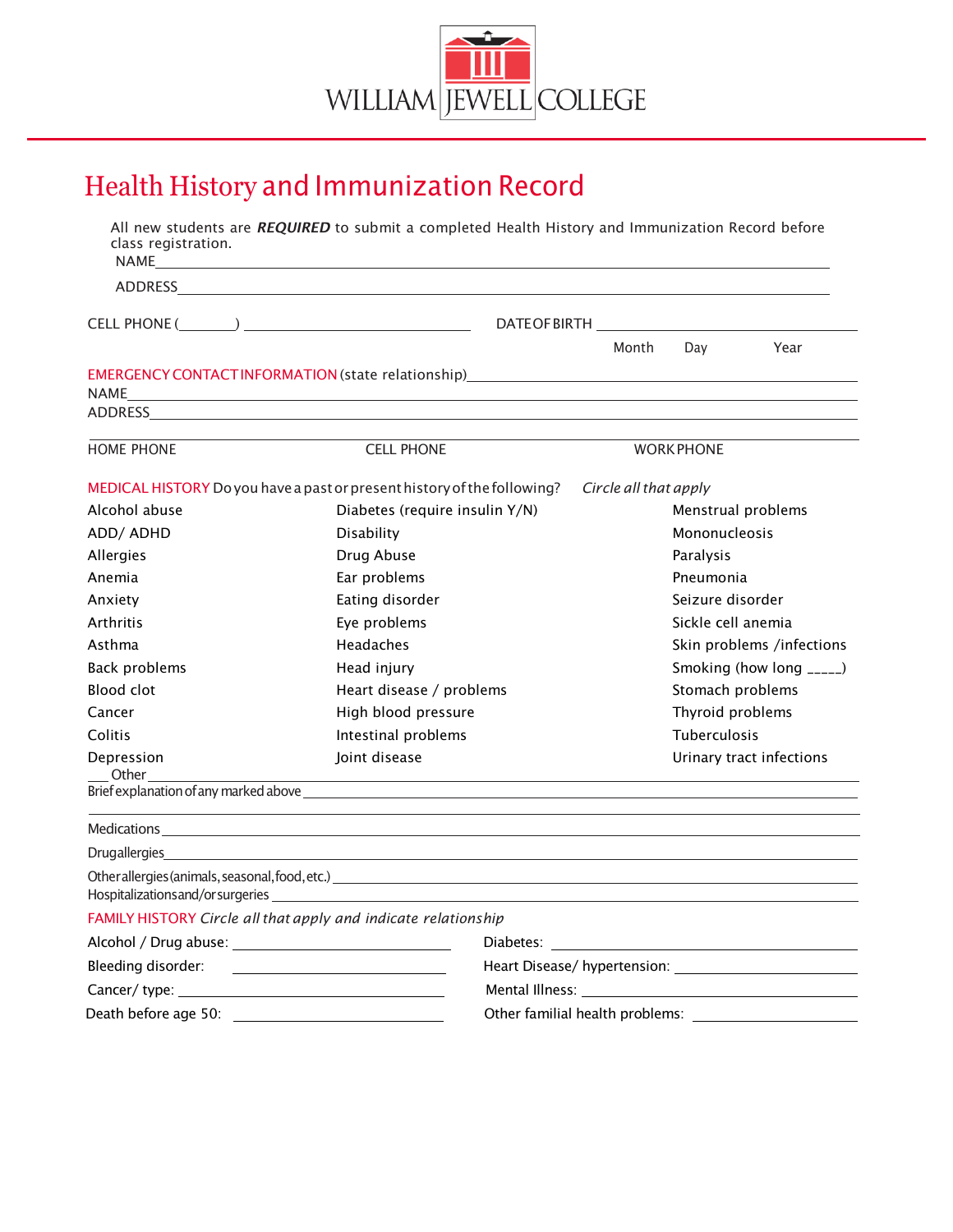#### Required Immunizations and Tests

## ALL STUDENTS - Please provide dates and documentation for all of the following:

|                                                                                                                                                                    | $#1$ $#2$                                                                                                                                                                                                                         |  |  |  |  |
|--------------------------------------------------------------------------------------------------------------------------------------------------------------------|-----------------------------------------------------------------------------------------------------------------------------------------------------------------------------------------------------------------------------------|--|--|--|--|
|                                                                                                                                                                    |                                                                                                                                                                                                                                   |  |  |  |  |
| MMR (Measles, Mumps, and Rubella) twodoses are required - please provide dates:                                                                                    |                                                                                                                                                                                                                                   |  |  |  |  |
| MCV (Meningitis vaccine): One dose must be after age 16. If initial dose after age 16, only one dose required                                                      |                                                                                                                                                                                                                                   |  |  |  |  |
|                                                                                                                                                                    |                                                                                                                                                                                                                                   |  |  |  |  |
| Varicella (Chicken pox) two vaccinations at least 4 weeks apart or proof of immunity (titer / blood test) or health<br>care provider documented date of infection: |                                                                                                                                                                                                                                   |  |  |  |  |
|                                                                                                                                                                    |                                                                                                                                                                                                                                   |  |  |  |  |
| INTERNATIONAL STUDENTS - Additional requirement before enrollment - no exemption allowed:<br>Tuberculin skin test within the last year in the United States:       |                                                                                                                                                                                                                                   |  |  |  |  |
| Date and Results:                                                                                                                                                  |                                                                                                                                                                                                                                   |  |  |  |  |
|                                                                                                                                                                    |                                                                                                                                                                                                                                   |  |  |  |  |
|                                                                                                                                                                    |                                                                                                                                                                                                                                   |  |  |  |  |
| <b>RECOMMENDED IMMUNIZATIONS</b>                                                                                                                                   |                                                                                                                                                                                                                                   |  |  |  |  |
| Meningitis B vaccine 2 doses at least one month apart                                                                                                              |                                                                                                                                                                                                                                   |  |  |  |  |
|                                                                                                                                                                    | $\#1$ <u>and</u> the set of the set of the set of the set of the set of the set of the set of the set of the set of the set of the set of the set of the set of the set of the set of the set of the set of the set of the set of |  |  |  |  |
| IPV (Polio)                                                                                                                                                        |                                                                                                                                                                                                                                   |  |  |  |  |
|                                                                                                                                                                    |                                                                                                                                                                                                                                   |  |  |  |  |
| HPV (series of 2 or 3, depending on age started)                                                                                                                   |                                                                                                                                                                                                                                   |  |  |  |  |
|                                                                                                                                                                    |                                                                                                                                                                                                                                   |  |  |  |  |
|                                                                                                                                                                    | Date of last dose <b>contained</b><br>#2                                                                                                                                                                                          |  |  |  |  |
| Hepatitis B-Series of three                                                                                                                                        |                                                                                                                                                                                                                                   |  |  |  |  |

PERSONAL OR RELIGIOUS EXEMPTION: Parent or guardian of the above-named person or the person himself or herself adheres to a personal belief opposed to immunization.

Signature of Student over 18 years of age, or parent, Legal Guardian, Emancipated student/Consenting minor

Date